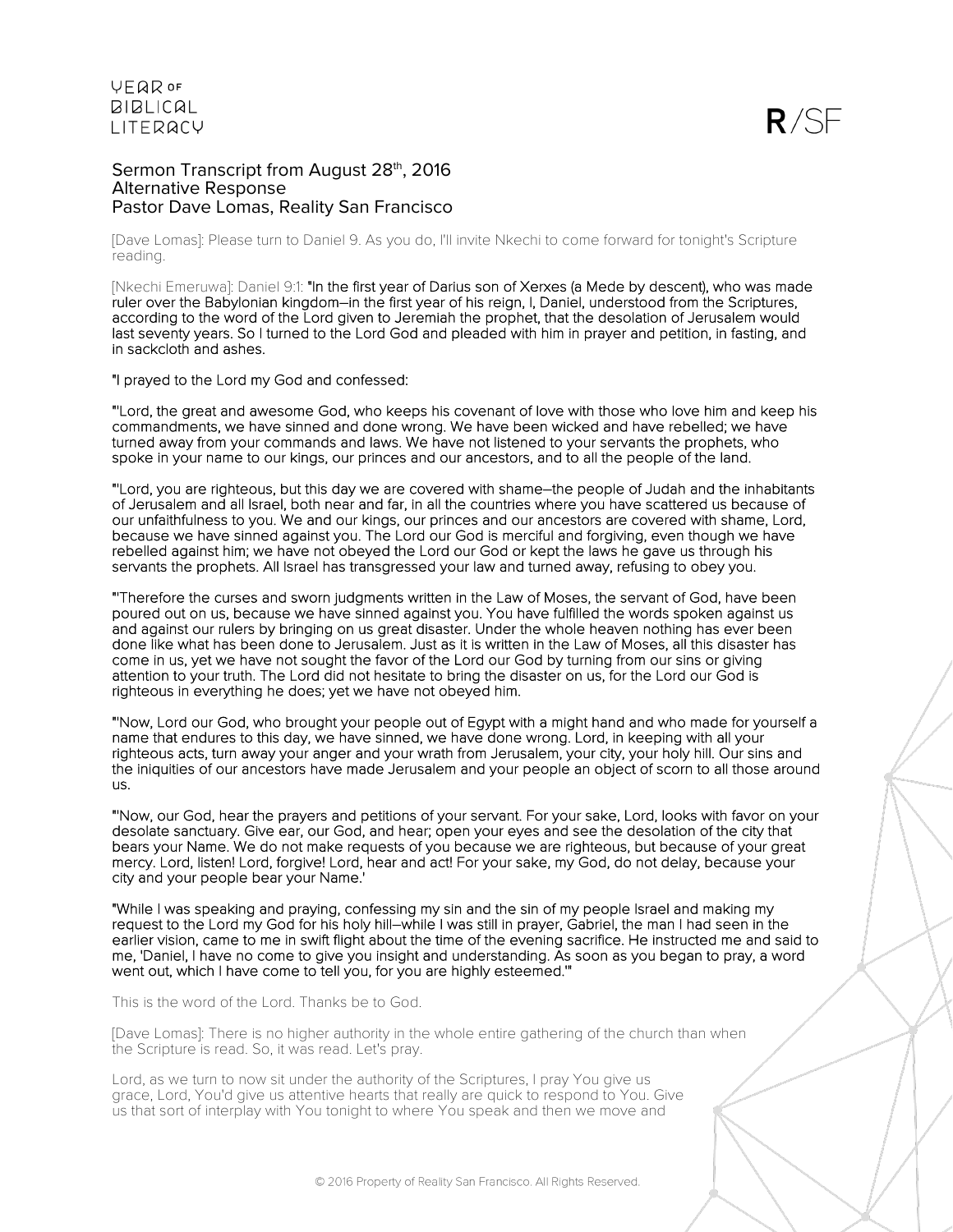$R/SF$ 

then You reveal and then we just say thank You and we're changed, God. That sort of thing to happen in our heart tonight. Do that now. By the power of Your Spirit, I just submit all of my capacities to You, God, and I ask, God, that You would encourage us to love and serve Christ tonight. In Jesus' name, amen.

This chapter in the book of Daniel is a pretty special one to me personally. It's a real special one in the book of Daniel. It's about Daniel's response to what he learned in exile. We're at the end of Daniel's life now. He's somewhere around, I don't know, 70 or 80 years old. What we're going to find out tonight and what we're going to see tonight is that Daniel has a different response to exile than what was being popularized in his time. We talked about exile last week. I want to commend last week's sermon to you to listen to. I don't really often say this, but I think it's important that we become a creative minority in San Francisco. We talked about that last week. And it begins to talk a little bit about where we're going in the next year. So, please listen to that.

Two main movements we began last week in Israel's history as it pertains to the land were promised land and exile. There were two ways that Israel lived in relation to the land. So, the first is "promised land." The promised land paradigm is when Israel was freed from bondage in Egypt, they were brought through the wilderness into the promised land. And when they moved into the promised land, they became a nation with a king and a kingdom and a palace and all this stuff. They were there and they were the moral majority and they were also the dominant culture in Israel.

So, that was the way they lived. Last week we said, "We do not live in the promised land. America is not the promised land." What happened to Israel after this was exile. We drew the parallel: we live in exile. They were brought into exile because they were unfaithful to God. The temple was torn down and the land was decimated and they were brought into Babylon. So, the question is: how do they live now? They have to live in a different sort of way. They're not the dominant culture. They're not the moral majority. They live in exile. How are they to live?

There was a few different responses to how they were to live. One of them was being popularized all around Babylon or all around through the exiles and we learn about this in Jeremiah 28. Not 29. You guys are familiar with Jeremiah 29. But, in Jeremiah 28. In Jeremiah 28, a prophet tells those who were carried away to Babylon, this is what a false prophet said to the people in Babylon. He said, "Hang out on the outskirts of Babylon live in the suburbs of Babylon and don't go into the city because in two years God will come back and destroy Babylon and King Nebuchadnezzar.

So, the message was to them: "Hide. You will be the moral majority again. So, wait out in the suburbs until God makes you the moral majority."

Now, I don't know if you know this, but Christianity is not the moral majority in America. Christianity is not the dominant culture in America. And, as a result of this, Christians are not that welcome to share their views or thoughts or theology or their opinions. They're pushed, kind of, on the outside and not given any real credibility to be in the public square contributing to culture today.

Now, because you live in San Francisco and I live in San Francisco, we feel like this has always been the case. Like, "Of course we're not the moral majority. Of course Christianity is not the dominant culture."

We live in San Francisco. Christianity has not even been that. There was a blip on San Francisco's history where there was someone who was in office in San Francisco as a supervisor who represented family values and the Christian faith in politics, if you didn't know this. But, his name was Dan White and he shot Mayor Moscone and Harvey Milk, the first openly gay official elected to public office. So, Christianity has not really been a thing here. We're used to not being a moral majority in our city or a dominant culture in our city. But, a lot our country right now is reeling from the fact that Christianity is not the moral majority anymore and they don't know how to react.

Some people are separating. They hide from culture. They withdraw from it; from progressives. They think that God will judge out country and we will get the power back soon enough. That's what they say. Some are fighting culture. They literally call it "culture wars." They dubbed it "culture wars" and they're fighting against culture. In the wake of this, a lot of us that are Christians are left confused, if not paralyzed, if not just even a little bit shamed of being a Christian. How do we interact with culture?

The reason why Daniel is a very relevant book to our post-Christian society is because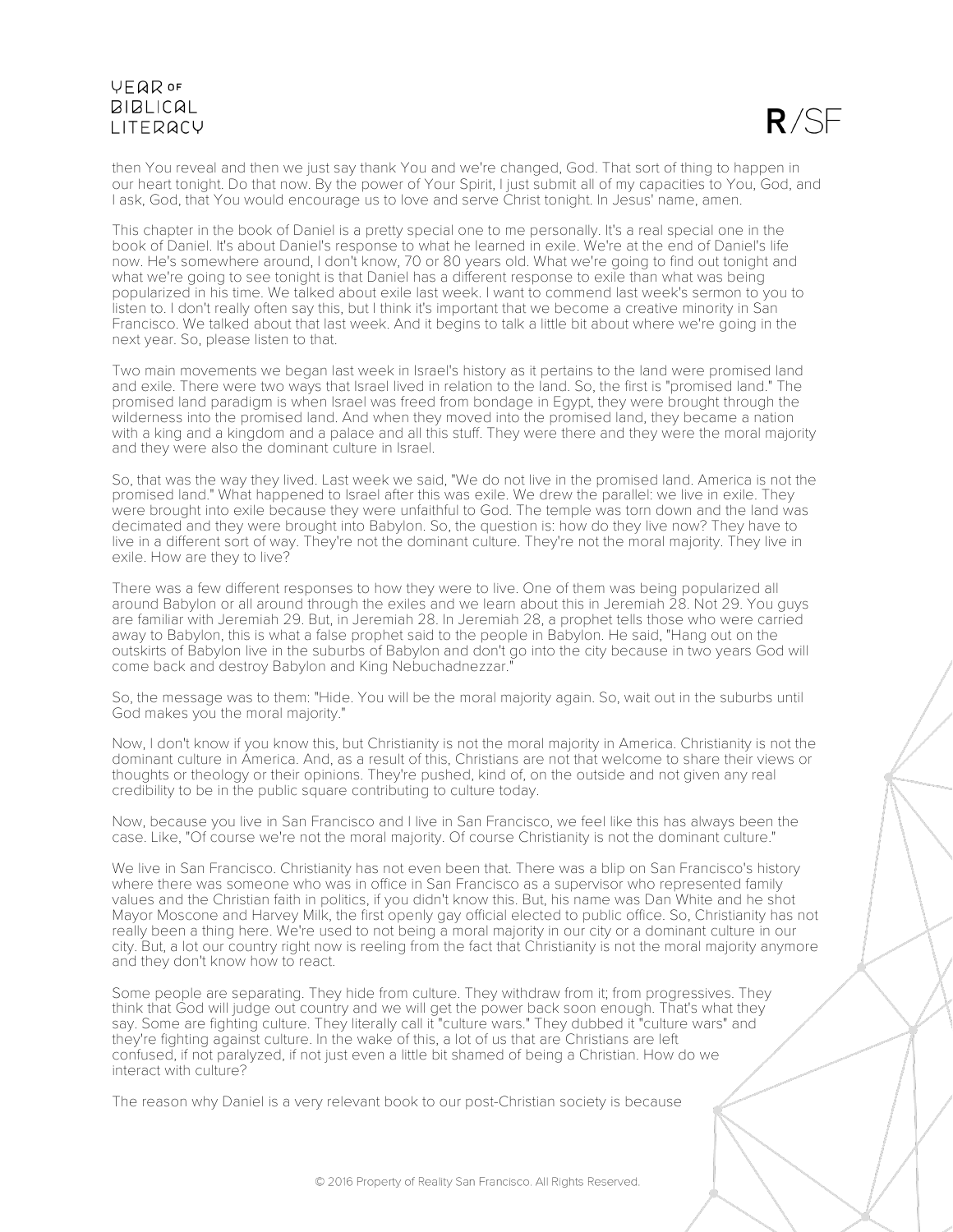$R/SE$ 

he teaches us an alternative response. Not one of hiding. Not one of just assimilating to make Christianity some sort of privatized spirituality. Not fighting, either. He teaches an alternative response. So, what is that alternative response? Well, it's based on Jeremiah 29. It's a letter that Daniel reads and responds to in chapter 9. I don't know if you got this when we were reading through Daniel, but Daniel picks up the Scriptures, he reads the Scriptures, he understands the Scriptures, and he responds to the Scriptures.

I cannot tell you how impactful Daniel 9 has been on my life as a follower of Jesus. The fact that Daniel reads the Bible, responds to the Bible, has an open heart towards God through the Bible. I mean, this is, guys, Daniel 9 is like my hope for you in The Year of Biblical Literacy. Not that you would check boxes everyday. Not that you would go through and go, "I tore through the Old Testament. I'm like 50 chapters behind, but I caught up today."

If you just read like two verses of Scripture and your heart was turned to God in prayer and response, it's a win. Like, my hope for you, our hope for you as the leaders of this church was that your heart would be opened to God through the Bible. There was a part that we wanted you to understand the Bible. We want you to understand. It says that Daniel understood from the Scriptures. So, there is a part of understanding. But the thing with Daniel is that he used the Bible as a prayer book. He read the Bible – and we can learn from this – and turned what he was reading into ways he was to respond to God.

So, he reads Jeremiah 29 and he responds to it. He reads how there's 70 years and he counts the years and he says, "It's about 70 years." He reads that you're supposed to pray for the peace of the city and so he prays for the peace of the city. He reads that God says, "I will give you a future and a hope," and he believes God and he prays into this. Daniel responds. There is intellect involved here because Daniel understood from the Scriptures. But, intellectual progress led him to his knees in worship and response. This is actually why we do most of our music and prayer and place probably the most emphasis on our Sunday gathering after the sermon.

So, if you're new to Reality, you might notice that we do a few songs up front and then we do some communal stuff and then we do a teaching. Then, typically – I mean, maybe you've been to church where after the teaching it's like, "Okay. God bless you guys. You can leave now."

But, we say the most important part of our Sunday gathering is right after the teaching. The climax of the Sunday gathering is not the sermon, but our response to who God is as revealed through the Scriptures and by the Spirit. So it's like our responding to God, that's the thing we put the most emphasis on in our gathering. We receive communion, a lot of us kneel in prayer, we pour out our hearts to God. We respond to God. I feel for you if you listen to the teaching and you're like, "Eh, whatever," and then leave and go get a burrito or something. Like, I feel bad because the point is to respond to God. To respond to God.

This, actually, keeps us from being connoisseurs of sermons, too. I mean, I think we've become, in the church, connoisseurs of sermons. And, to be honest, most of my sermons are not good at all. It's just the worship time afterwards is good. And you walk up and you don't really know what to say. You're like, "The sermon was good."

I know that it wasn't good. I know what happened was God did something in your heart during the second set of worship and then you could only like, what happened? Oh, the sermon. No, no, no. It was the Spirit of God and it takes a lot of pressure off me because I don't have to teach good sermons.

This is so important in the life of our church, guys. This is everything. Literally. Like, on our Sunday gathering, responding to God is everything. And Daniel, take our cue from him. I mean, he reads and then he responds. He says, "I understood from the Scriptures according to the word of the Lord given to Jeremiah the prophet," and then he says, "So I prayed. Then I prayed."

And he does. So, how do the Scriptures draw Daniel to respond? How are we to respond? There's a couple things that I'd like to share tonight on how Daniel responds to Jeremiah 29. The first is this: Daniel responds by burden and not by apathy. Daniel reads the Scriptures – and I want to reflect with you on the way he does this and I hope that the Spirit stirs our hearts tonight.

Daniel responds by burden. There's so much apathy in our lives. I think we kind of touched on this last week. I know this because there's a lot of apathy in my life and I do the Bible professionally, which is a dangerous thing, by the way. A very dangerous thing. But, we need to cultivate burden in our heart. Daniel doesn't respond in apathy. He's not like,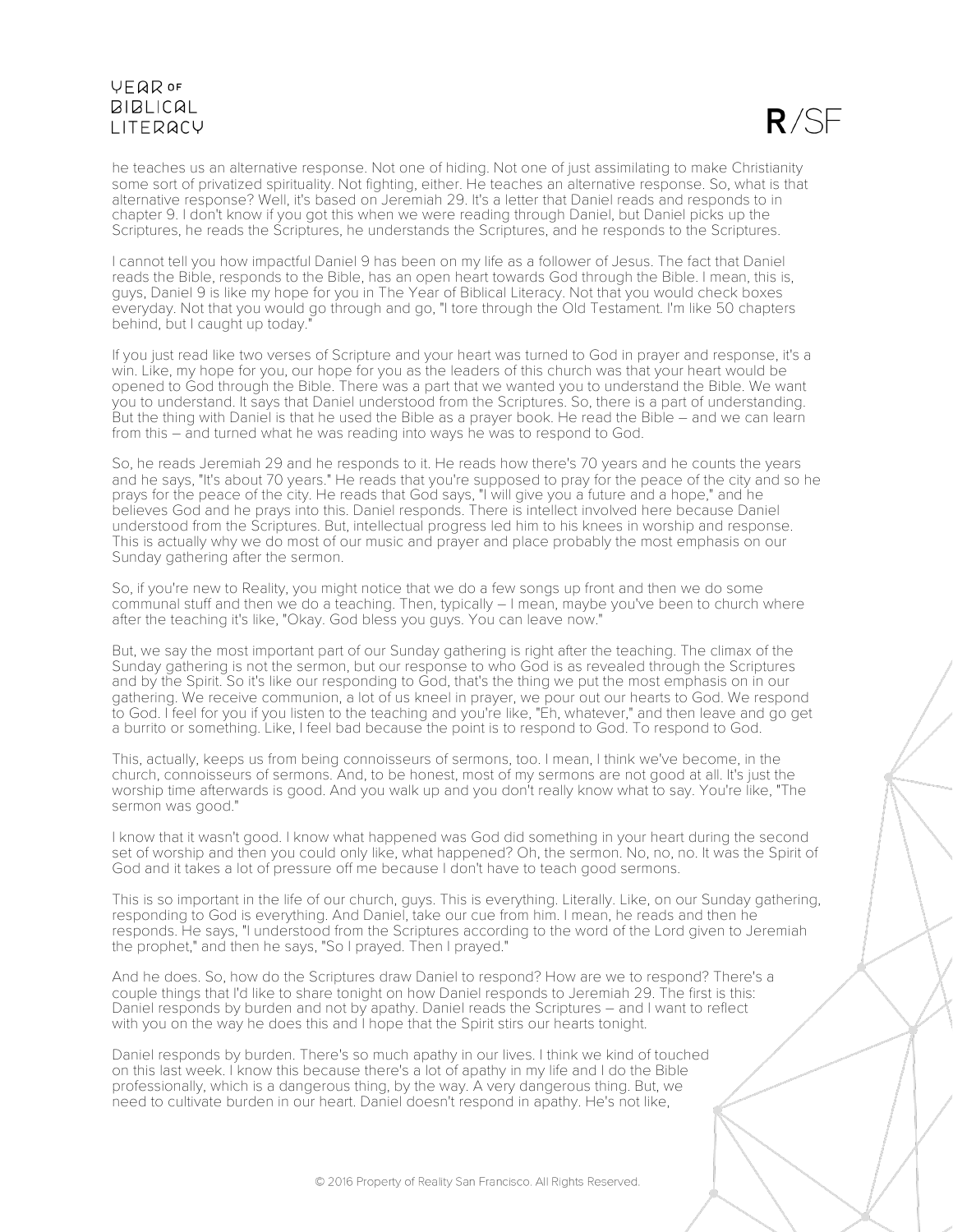"Oh, well. It really sucks here in Babylon. It probably will continue to suck. Whatever."

He's stirred. Daniel's heart is broken by the state of his people and what they have done to God. He mourns the loss of what they had. Like, Israel had the God-given right and call to be a light to the nations and Daniel mourns that they're not. Daniel mourns that the people of God are not a light in the world. And he receives the judgment of God as being good. Like, "You were right in judging us. You were right in sending us to Babylon, because we were lame. We were so broken. We were so far off from You. We were not Your people. We broke Your commands. We were not a light to the world. God, yes. You were right."

And he mourns. I mean, I love the way he prays. Who prays like that? Daniel speaks to God like this. He says, "We're sorry, God." I mean, who? What? If there were just one of us that was like, "God, we're sorry. I'm sorry. We're sorry that we've made Christianity into some political power in our nation or some voting segment. We're sorry that we've trivialized the message of Jesus down to saying some simple prayer to be in our out of heaven. We're sorry that we've been silent. We're sorry we've been consumed by apathy and trivial pursuits. We're sorry and we mourn the loss of the voice of Christ and the hands of Christ and the feet of Christ in our city. We're sorry that we're so lame. We're lame, God. We're lame and we're sad about it."

Daniel mourned. Then he cried out to God. We typically get angry and then we rant on Facebook and then we turn on Netflix and then go to sleep. It's like in that order. Instead of cultivating a burden in our heart. Like, we see something and it stirs our heart and then we should, whatever it is, if you see something, whether it's on social media or you hear about it, I would encourage you to stop. Just stop, turn everything off and then cultivate that burden in your heart through prayer. Like, "God, I'm just feeling really stirred right now and I want to pray into whatever I'm feeling. Like, I am mad at the state of the homelessness in our city and I'm sad and my heart breaks. God, act. God, heal. God, do something. You have to see these people. God, give me eyes. Give me creative ways to solve this. Give me something to say, God. Give me a way to act here."

Or, if you see something halfway across the world, stop and pray. Let there be a burden for whatever God starts to stir in your heart. This is what Daniel does. Because, this is what we're meant for, guys. I mean, we're not meant to be slaves to our companies that work forever hours just to get home and try to unwind and go to sleep and wake up to do it all over again. You were created for more than that. May God stir a burden in our hearts for this. I mean, I believe that there's a lot of, there are some, really thin people here. And I'm not talking about what you weigh. I'm talking about your souls. Our souls are thin. Your soul is thin. You can't talk about anything real or deep because you haven't gone there with God. You have no weight to your soul. Like, when someone starts talking about something deep you're like, "Uh, let's talk about something else. I don't really want to talk about it."

Like, you can't go there in your own heart because you haven't been there with God. Lauryn Hill – I've been on a huge Lauryn Hill kick this week – said at a concert once, almost like an apology. She was doing a concert and then she was speaking in between songs and she was offering almost an apology because her lyrics were so heavy with confession and repentance and God and spirituality and truth. And she said this:

"Fantasy is what people want, but reality is what people need. And I just retired from the fantasy part."

Come on. That is incredible. She's like, "Listen, we go around wanting fantasy. But, what we really need is reality. The reason why these songs are so heavy and so deep is because I've just retired from the fantasy part of life. I'm living in reality now.

When we do that, when we press in, there's a lot of pain there. There's a lot of things that we, as followers of God, do not do and you're going to feel the weight of that. You're going to see some really lame things done in the name of Jesus and you're going to be burdened for that. And you need to lean into that. A lot of us live this apathetic fantasy and it keeps our souls thin. We need weight. We need weight to our souls that grows from a burden for God's world and I don't want you to misdirect that.

Don't misdirect your compassion to think that God's world is somewhere out there. God's world might just be the person right next to you that you just need to cultivate a burden for the person next to you. You need to cultivate a burden for your neighbor. We need to slow down. We need to slow down and cultivate a burden and an anguish for the state of our own souls and the state of Jesus' Church. And, if we did this, I really believe that God would begin to show us the incredible things He wishes to do through us. Like, the insane things He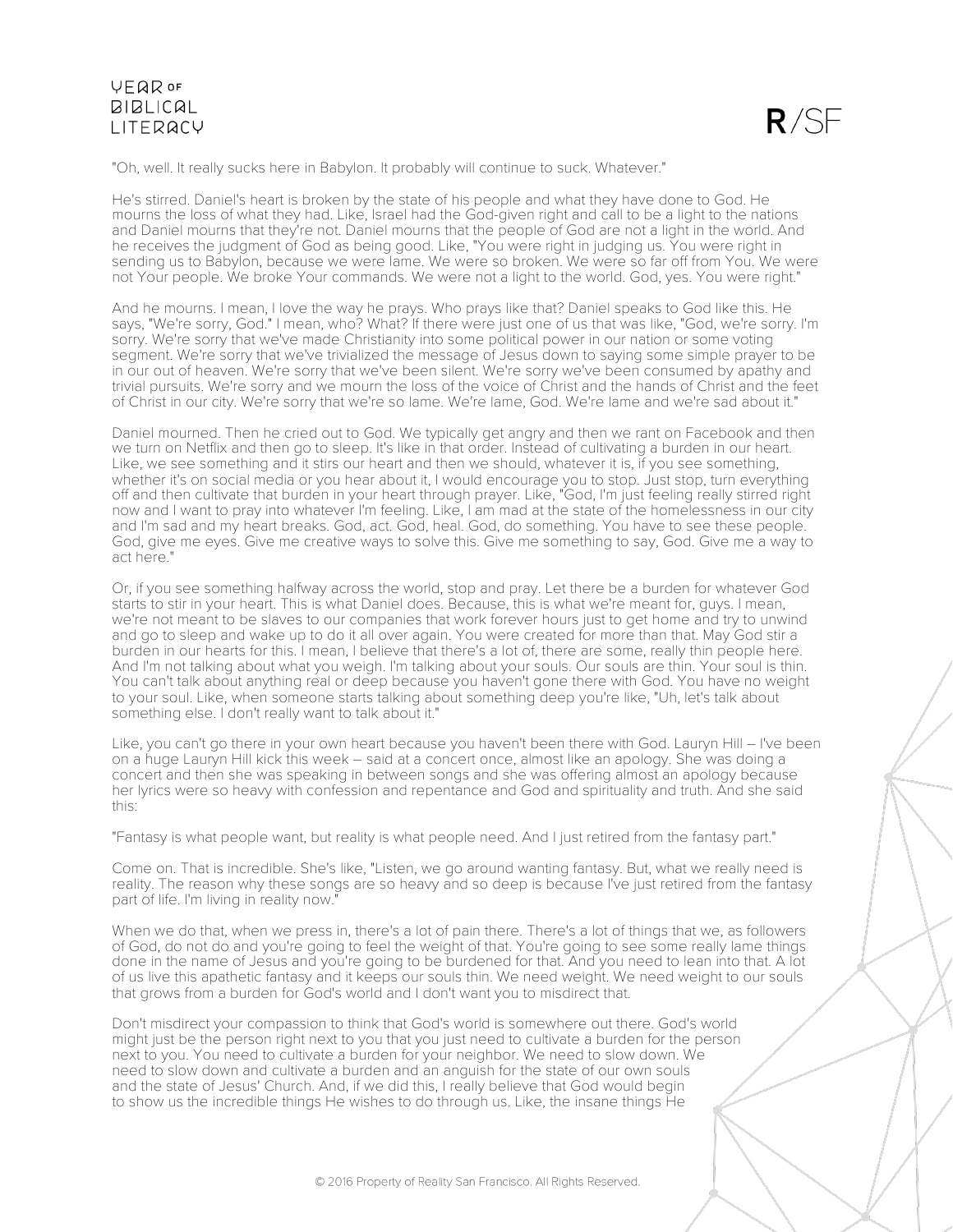

wants to do through us. If we would just turn off screens and be present with the brokenness; with the humanity that's all around us. That we take it in. Like, we've numbed ourselves. We're numb.

I think Twitter is turning into a new smoke break where we just, "Ah," and we just go there and, without thinking, we're just scrolling through stuff. It's numbing us. That stuff has its place. All that stuff has its place. Your job has its place. All the stuff that you work towards has its place. But, we take these things and we elevate them to statuses that they were never meant to be and it numbs us to reality. It keeps us from seeing compassion or applying compassions or burden around us. We need to cultivate burden.

We need to feel about the world what God feels about the world, and this has to be – and I have to make this point. If you could write anything down, write this down: this must be cultivated. Write down: I must cultivate this. I have to cultivate this. This will not happen, a burden in your heart for the things of God will not happen on the go as you multitask the three other things you have going on that very minute. It needs undivided attention. It needs silence. It needs vision. It needs biblical language. You might need to stir up by reading the Psalms and let that stir you into something.

Most of all, it needs for us to care. I need to care. You need to start caring. Like, we need to care about these things. It takes cultivation; it takes caring. Do you care? Do I care for God to move? I mean, Daniel cared. God was the only hope and Daniel knew this. God, You are our only hope. I'm not happy enough just paying my bills and having a good internet connection. Like, most of us are like, "Hey. If my bills are kind of paid and I have a good internet connection, I'm good."

Like, we can't be satisfied with that kind of stuff. We can't be. We're like, "No. I need to cultivate in my heart a burden for the things of God."

I think we often forget that we're in exile and we're supposed to live differently. We're supposed to live in a different response. We have to feel the pain that goes on around us. And Daniel's prayers are directed to God to act, because He's the only one that can do something. God is the only one who can truly do something. So, look at the way Daniel prays. It's a bit daring. I love it. I want to pray like this. Sometimes I don't have the guts to pray like this. Or, actually, I should say I don't have the relationship with God to pray like this. Daniel speaks to God like he really, really knows God.

### Listen to what he says: "Now, our God, hear the prayers and petitions of your servant. For your sake, Lord, look with favor on your desolate sanctuary. Give ear, our God, and hear; open your eyes."

Now, if I walked up to you and said, "Dude, open your eyes," you'd go, "Whoa. You don't know me that well."

He tells God to open His eyes. Like, "God, Your eyes. You have to open them. You have to see what's going on here. God, open your eyes."

If I was standing next to Daniel I'd be like, "Ooo. I'm going to stand back, because that angel is coming, but I think he's coming to thump you."

"Open Your eyes. Are You kidding me? Do You see what's going on in Babylon? Do You see the state of Your people? Do You see that state of Your temple? We are Your people, that's Your temple. Do something. You have to do something."

So, he leans on God.

### "And see the desolation of the city that bears your Name."

"Your name is in ruins, God. It's Your name that's in ruins."

Okay, this is where Daniel kinds of backs up. He's like, "Listen. I'm only saying this, not because I'm righteous. I'm just saying. I'm going to let that out there. I'm not saying this because I'm righteous," even though Daniel has no recorded sin in the Bible. Like, the Bible's pretty honest, right? I mean, everyone's sin is recorded in the Bible. Everyone's. Like, "I didn't really want that in there. It's in there. Alright?"

Except for Daniel. Like, there's no recorded sin of Daniel in the Bible. He says, "I'm not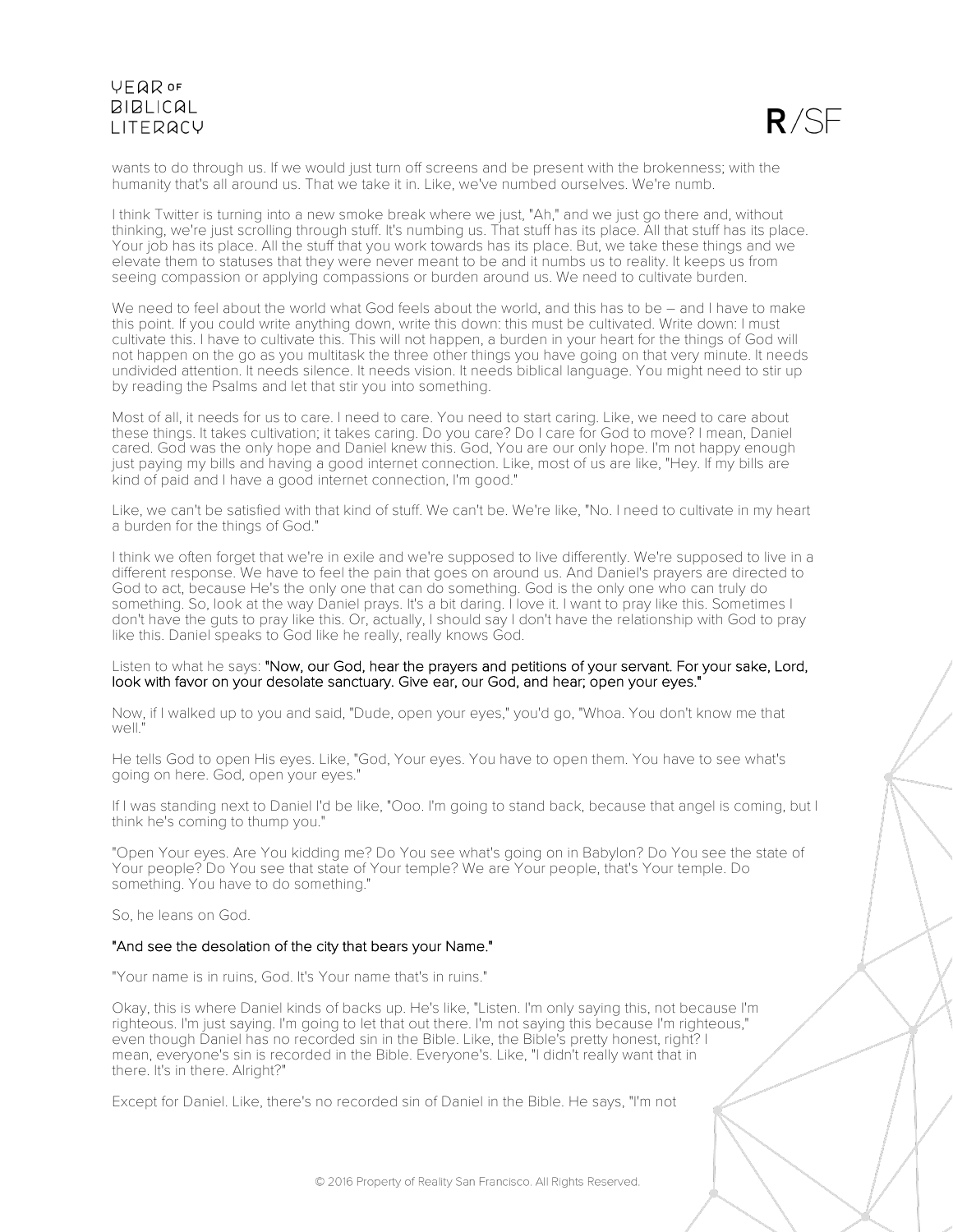

asking you this because I'm righteous. We're not righteous. But, because of Your great mercy."

And he appeals to God's mercy. He has no leg to stand on. He's like, "Listen. Everything that is said about us is true. We were in covenant together and we broke the covenant. So, God, the only thing we have to go on here is Your mercy."

I don't want to live a life and I don't want to get used to a life where I don't expect God to show up. I don't want to live that life. I don't want to live a life where I can call it in and I can go, "I have my day scheduled God and I can actually get through this day without You. But, if You wanted to show up, that would be cool."

I don't want that relationship with God. I want a relationship with God like, "God, if You don't show up, I'm operating without a net here. I'm done. I'm done. You need to act, God. You need to move."

At the very beginning of Daniel's life as a teenager – we learned this a few weeks ago – when he gets into Babylon he's assigned a portion from the king's table, really good wine, really good meat so he could become really strong. And Daniel decides to be a vegan and says, "I'm going to be a vegan and get stronger." And this isn't like modern veganism where there's protein shakes made out of plant stuff. Like, there was no Vitamix then. So, that's not what he's talking about.

He's like, "I need to get stronger than the people who are eating meet and I need to live off leeks."

And, every single day, three times a day, every single time Daniel ate, he had to rely on God. "God, as I eat this vegan meal, I need You to make me stronger than those guys. I can't do this without You."

Like, he placed himself in a place where he was completely dependent on God. And the older I get – and I feel like I'm getting really old – I'm realizing that I can't make things happen. See, when I was younger, I thought I had way more control than I actually did. I don't have as much control as I think I do and I really need God to show up and do what I cannot do. I can't make repentance happen. I can't drum up zeal for God in our church or in other people. I want to. I want to be that guy that can get into a room and just say four words and everybody's like, "God! The Lord!"

I'm not that guy at all. Not at all. Like, I do an alter call and people get unsaved. I have no idea how that works. It's horrible. I'm just not that guy. And I want to be able to drum up zeal for God. I want to be able to bring about – and I just can't do it. I just don't have that thing. I can make people feel guilty. I'm really good at that. I can create an atmosphere that feels like God is here, but I can't make God show up. So, when we pray I'm like, "God, You need to show up. This is not joke, God. You need to show up."

And I want to live in that way. I want to live in that way as a church. "God, when we gather, I want to invite You."

We have pre-service prayer before every gathering. Show up early to church. I mean, I know that's a really strange concept. Like, you put your time in and that's it. But, show up early and pray and like, "God, please come and meet us. Please come and move in our gathering."

Pray for the church. Pray for churches as we prayed for beginning of the gathering. Only God can do this. Only God can change hearts and change minds and give us a burden and zeal and hope. The only thing that we can do is petition God. I can pray, I can grab on to heaven and try to shake it down, which is, I think, the mental picture I get when I think of what Daniel's praying here. He grabs on to heaven and he tries to shake it down. With reverence, though. He says, "I'm not doing this because I'm righteous."

He's asking, seeking, knocking, he's pounding for God to act and He's appealing to God's mercy. He's like, "Don't be distant, God. I know why You were distant. We sinned. I get it. We were wrong and You were right to be distant from us. But, don't be distant. You need to act. You need to come closer. We're not as interested in getting back to the land as getting back to You. Get us back to You, God."

Which brings us to our next point. Daniel responds by confession, not complacency. Daniel could've been pretty complacent. Here's why: Daniel could have had the self-righteous complacency. He had no recorded sin of himself in the Bible. It wasn't his fault he was in Babylon. He was a teenager when he was taken. It was the sins of his great, great, great, great, great, great, great grandfathers and onward. That was why they were in Babylon. So, Daniel could've just been bummed going, "I didn't even do anything to deserve to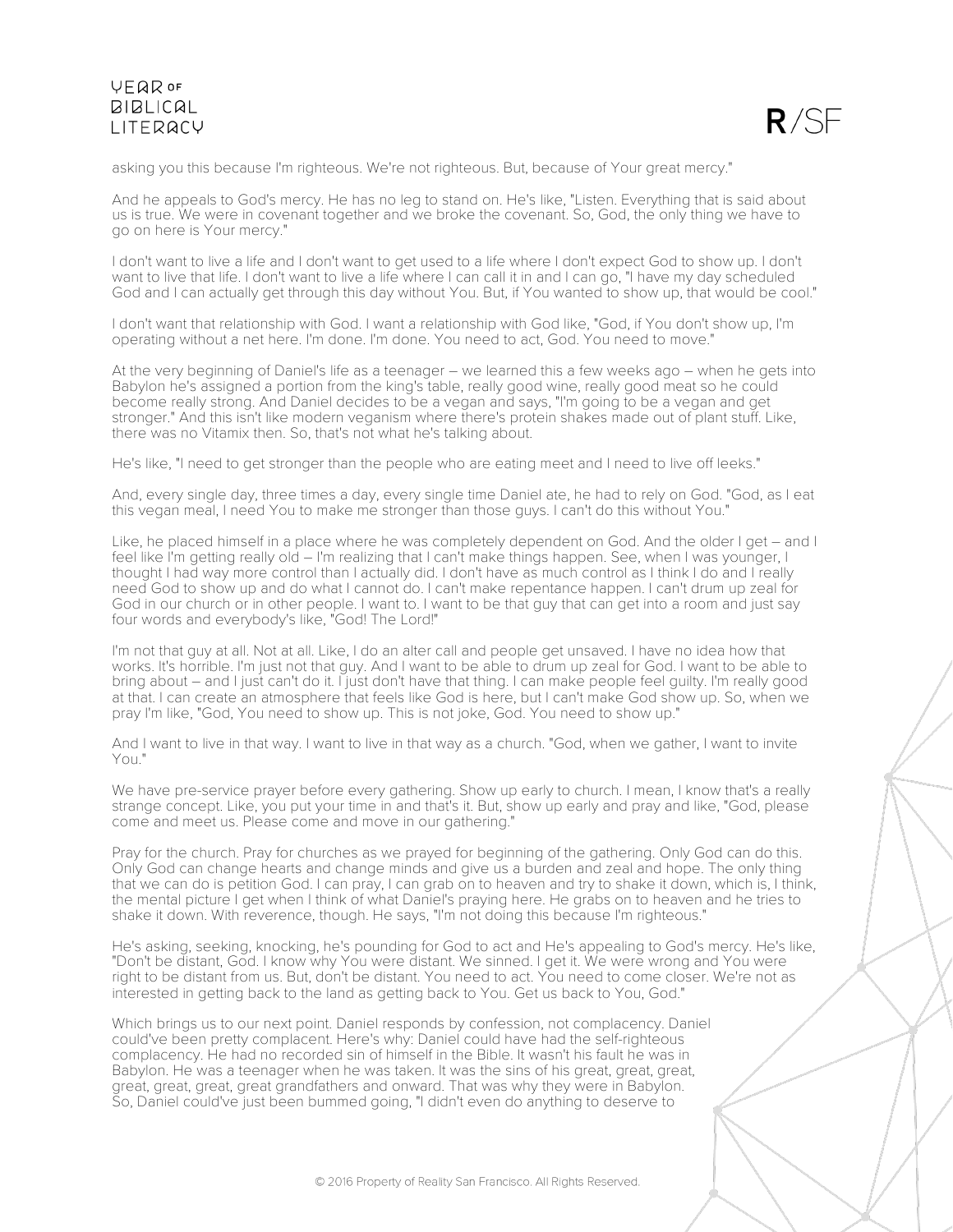

### be here."

He didn't do that though. He wasn't complacent. He actually confessed. Notice Daniel didn't lament and get mad on the state of Babylon. He wasn't mad at Babylon. He laments at the state of God's people, and there's a big difference. He didn't go on a rant about how bad Babylon is, because Babylon is Babylon and Babylon does what Babylon does. It always has and it always will. So, he doesn't blame Babylon for being Babylon.

In Revelation, Babylon comes up again as a city. At the end of your Bibles there's a book called Revelation and it talks about Babylon. Now, here's the thing: Babylon wasn't a thing during that time. Babylon wasn't even a city. The superpower was Rome. And why does John the revelator, the guy who writes the book of Revelation, call Rome Babylon? The reason why he does that is because John is saying Babylon is just the spirit of any empire; any superpower. Babylon is Rome, Babylon is Greece, Babylon is England, Babylon is America.

Daniel doesn't rant about Babylon. He doesn't lament over the state of Babylon. He doesn't get mad that Babylon is Babylon. He laments at the state of the people of God in Babylon. We have to be careful when we rant about America. America is America. It's Babylon, and Babylon does what Babylon does. If you're going to rant about anything, if you're going to get mad about anything that draws you into lament and prayer, it should be over the state of the people of God. That you'd be burdened for God's Church. That you'd be burdened that we are not a light to the world the way that we should be in word and deed; in life and generosity; in holiness. We should lament for that. Not, "Oh my gosh. I can't believe America. America. Babylon." Babylon is going to do what Babylon does. We should lament over the state of the church.

#### So, Daniel says it like this. He says, "Lord, the great and awesome God, who keeps his covenant of love with those who love him and keep his commandments, we have sinned and done wrong. We have been wicked and have rebelled; we have turned away from your commands and laws."

See, it's not enough to lament at the state of the godlessness in our city, we have to lament over the state of the godlessness in our own souls, in our own church. So, we lament over our own godlessness. Look at what Daniel says.

### He says, "Great and awesome God, who keeps his covenant of love with those who love him and keep his commandments."

Okay. The way that this is phrased is really important. God makes a covenant with Israel. Liken it to a marriage covenant. And, in a marriage, if you've ever been to a wedding, they both exchange vows. I've not ever done a wedding where one person makes a vow and the other person goes, "That's great. Thank you for that."

That's never happened. I've never been to one that way. I don't even know if that's a binding marriage, to be honest. So, this is what Daniel's saying. He's saying, "We have a covenant with You, and that covenant is mutual. You make a promise to us and we actually make a promise to You. And You keep Your covenant with love to those who love You as well and keep Your commandments."

So, there's actually stipulations to this covenant. "There's things that You said You would do and there's things that we said we would do." And it's mutual and it's binding. And what Daniel says here is that, "God, You are a God of love and we are in covenant with You. And the terms of that covenant, we know full well. The terms of that covenant are to love You and to keep Your ways. But, we have sinned and done wrong. We have been wicked and have rebelled. We have turned away from Your commands and laws."

What Daniel is saying is, "We broke the terms of the covenant. We kept breaking it over and over again. Generation after generation. We deserve a divorce. We deserve a divorce. We kept breaking Your covenant over and over again and I confess that You were right in what You did when You sent us to Babylon. We really messed up. We get it."

And Daniel knows that the only hope he has, the only was for recovery in this relationship between God and Israel is to come to God in repentance. And repentance involves full acknowledgement of past transgressions. It's not like, "God, we'll do better next year."

It says, "God, this is what we've done wrong."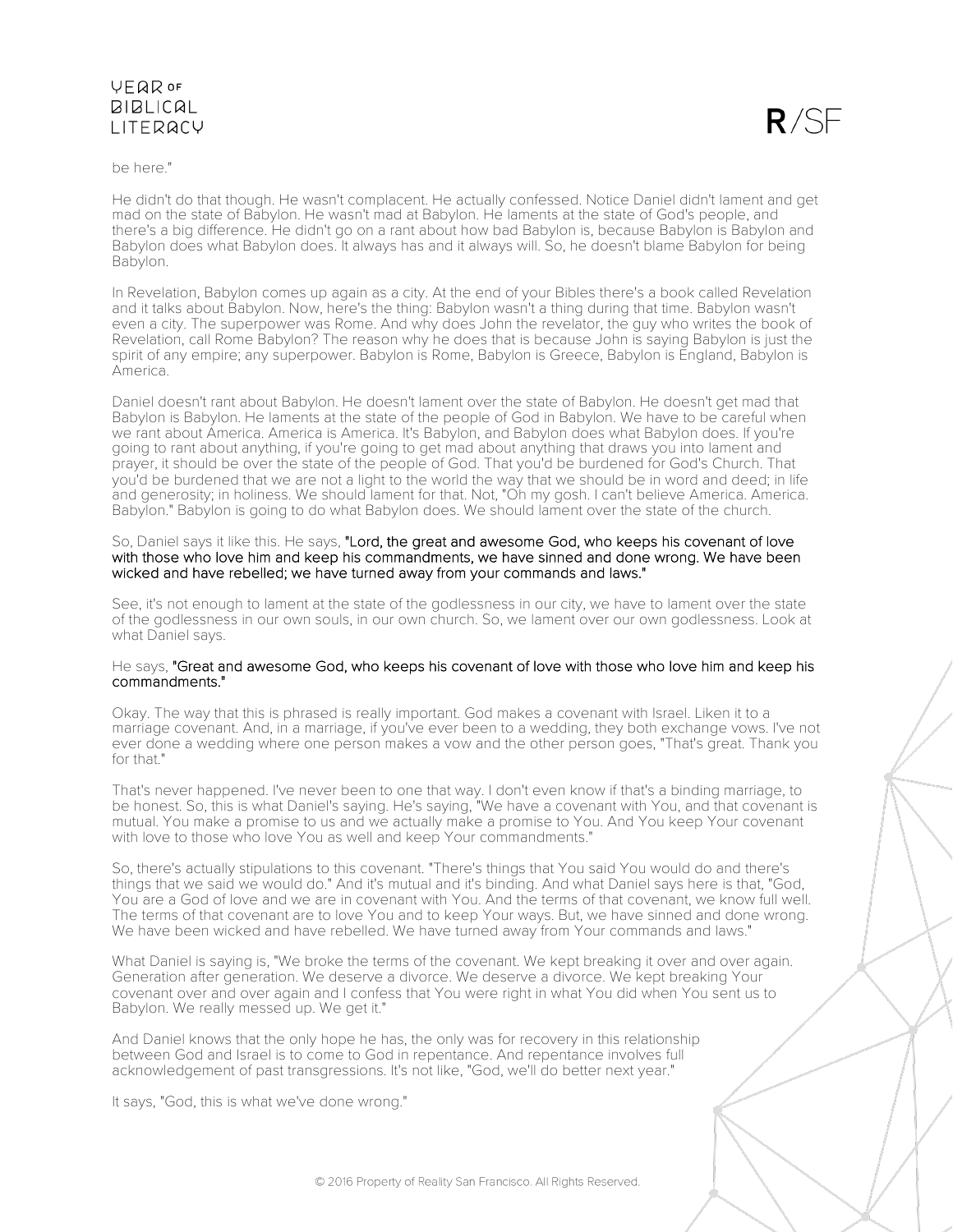$R/SF$ 

Some of us think repentance just means trying to change your behavior moving forward. It's some of that, but it starts with confession. All of this is relational language, because Daniel is using relational language because they're in a covenant with God. Daniel is saying, "We are a cheating spouse and we know what we've done. We've done wrong and the only hope that we have is Your mercy. So, would You remember? Would You remember how You vowed Yourself to us and how You loved us and that You're a God that loves us? Would You remember and have mercy? Because, we were saved by mercy in the first place. We didn't do anything to deserve to be married to You. We actually, on our wedding night, we cheated on You with a golden calf. We cheated on You and You still took us. So, I'm asking You, God, have mercy again. We know You've had it before. Have it again. Not because we're righteous, but because You're merciful. Because You're relentless in Your mercy. Because You keep pursuing us over and over and over again, God, according to Your mercy."

And God acts. God is so kind to say, "Yes. I receive that," and He sends Daniel a messenger; an angel. It says that the angel Gabriel showed up while he was still in prayer. This has got to be pretty cool. I think I met an angel once. It was not during prayer. Actually, no. I take that back. It was during prayer. But, I didn't know it was an angel. But, Daniel obviously knew it was an angel. And he looks up and Gabriel's there and Gabriel's like, "Hey."

And Daniel's like, "Wow. I prayed and I asked for God to move and it feels like God has given me revelation."

Now, notice the cycle of relationship that Daniel has with God. So, Jeremiah's Scripture is read. Daniel responds to it. Daniel essentially reads the Scriptures. And then he responds to God's initiative in speaking to Jeremiah and he responds to that. And then he pours out his heart to God. And then God responds and gives Daniel revelation. Do you see this interchange that happens?

The Scriptures. Daniel reads; responds. God gives revelation. This back and forth is what it means to be in relationship with God. This happens, guys. This, I pray, happens even tonight as we respond to God. And then God sends an angel; a revelation from God. And I believe this can happen. I believe that God can give us revelation. I believe that we can press into God and God can surprise us. God can surprise us. God can show up and give us – it's like a moment in God's presence answers a lifetime of questions. It's like, you can have a trillion questions and God just shows up and you're like, "I'm good. I'm convinced."

That can happen. I mean, that can honestly happen. Now, some of you guys are going, "Oh my gosh. Stupid Christians."

No. Daniel understood. Daniel's a pretty smart guy. But, we need transcendent revelation. You know this to be true. You want this to be true. I know you want it to be true. This happens; this can happen. Now, God does surprise us and God does show up. But, there's a way to posture ourselves to receive God's surprise. Let me tell you what I mean by that.

In Jeremiah 29:11 – you might know this verse. This is a very popular Bible verse. Jeremiah 29:11. Remember, Daniel read Jeremiah 29. So, he would've read this part. It says this. God's speaking: "I know the plans I have for you,' declares the Lord, 'plans to prosper you and not to harm you,'" – someone say "amen" – "plans to give you a hope and a future."

Okay. So, we read that and we're like, "Yes. Yes, Lord."

"I know the plans I have for you."

"You do?"

"Plans to prosper you."

"Mmm. That's good."

"Not to harm you."

"There we go."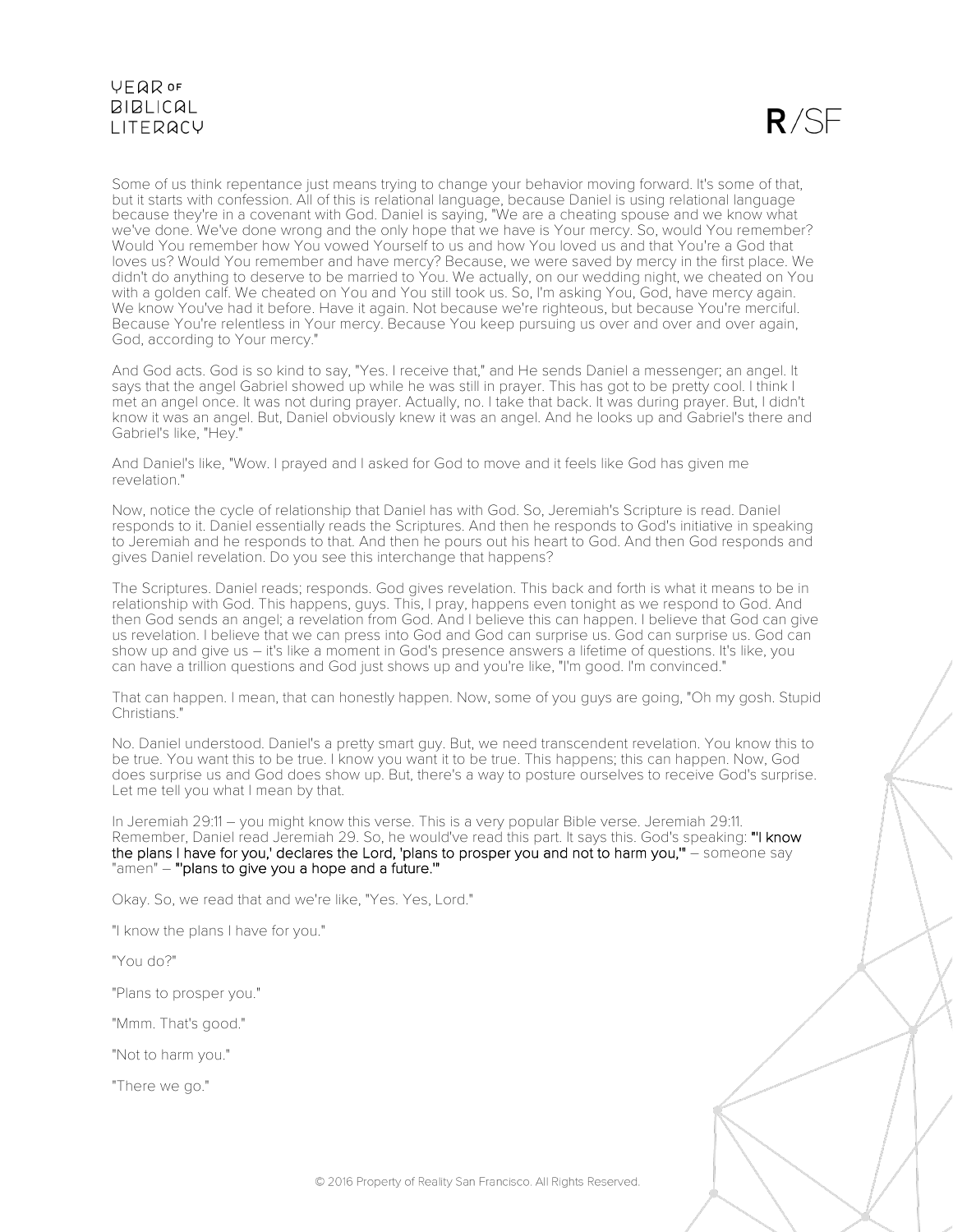

"Plans to give you a future and a hope."

This is what I'm talking about. This is like memory verse. This is everything. This is what everyone memorizes. But, there's another sentence. There is another sentence after this sentence. The sentence is: "Then you will call on me..."

Do you see that? "Then you will call on me." God says, "I know. I have plans for you. I know what I'm doing with you. I know how I'm going to prosper you."

And you're like, "Yes."

And God says, "Yes. And then you will call on me and you will come to me and you will pray to me and I will listen to you and you will seek me. And, guess what? You will find me when you seek after me with all of your heart."

What was Daniel doing in Daniel 9? Seeking after God with all of his heart. He's like, "God has plans. God has revelation. And guess where that's found? In the heart of God. Guess where I'm going? I'm going to the heart of God. I'm going to press into God. I'm going to pray. I'm going to orient."

This is like a posture of God speaking of God surprising him and God revealing Himself to us. "Then you will call on me." And Daniel is tenacious about his time with God. Tenacious about it. We learned this last week. He prayed every single day for three times a day his whole life even when it was illegal. Now, you're saying, "Oh my gosh. How legalistic. What a boring, humdrum way to relate with God. Three times a day. Boop. Your timer goes off or <sup>a</sup> push notification. You have to go pray? That's so rigid. No, no. I'm way more Spirit- led than that."

Okay. Alright. That's awesome. Well, I'm glad that's working out for you. Daniel postured himself three times a day. Tenacious about that. And, inside of these times is when God revealed Himself to Daniel. This was like a standing appointment with God. This was like a time where he stepped into and orients his heart to God and God spoke to him.

### Look what it says in Daniel 9:21: "While I was still in prayer, Gabriel, the man I had seen in the earlier vision, came to me swift in flight..." - that's awesome - "...about the time of the evening sacrifice."

Very odd thing to note the time. It was right around the time of the evening sacrifice. Now, if you are a Bible nerd you're like, "Wait, evening sacrifice? I thought you said the temple was destroyed? There is no temple. How is there an evening sacrifice?"

There wasn't an evening sacrifice. There was no temple. Daniel kept the evening sacrifice in his heart. Like, even though the temple was torn down, he knew evening sacrifice should be going off right now. I'm going to orient my heart to God."

Every single day for his entire life. Guys, it paid off. This is the only way he survived in Babylon. It was the only way he survived in running Babylon was time. Like, tenaciously orienting his heart to God. His heart was like set to a clock to be oriented, his mind and his heart, towards God in prayer. This is what I hope for us. I hope that we move forward in times and we're going, "I'm going to be tenacious with spending time with God and orienting my mind and my heart towards God. I'm going to wake up for something greater than I typically wake up for. I'm going to wake up to hear and respond to God. And, right around the middle of my day, I'm going to check in with God and examine my heart before God and turn my mind. And, at the end of the day, I'm going to check in with God and I'm going to examine where I saw God move today and where I saw God work today and I'm going to open my heart to God and give Him my day and turn my mind to Him and meditate on Him as I start to wind down in my day."

Like, "I'm going to do this three times a day." And then, all of a sudden, it's just going to be like fodder for burden for the things of God and a hunger for God and it's going to be stoked. And then years of this, years of this, years of this. You walk around with this tranquility of heart and mind. If you've ever met someone like this that is with God all the time and you're like, "I just want to be around you and I want to learn. It's like when I'm with you I feel like I'm with God."

We can be those type of people. It takes a lot of nurturing. It takes a lot of cultivation. I believe Daniel was like that. Let me close with this story and I'll be done.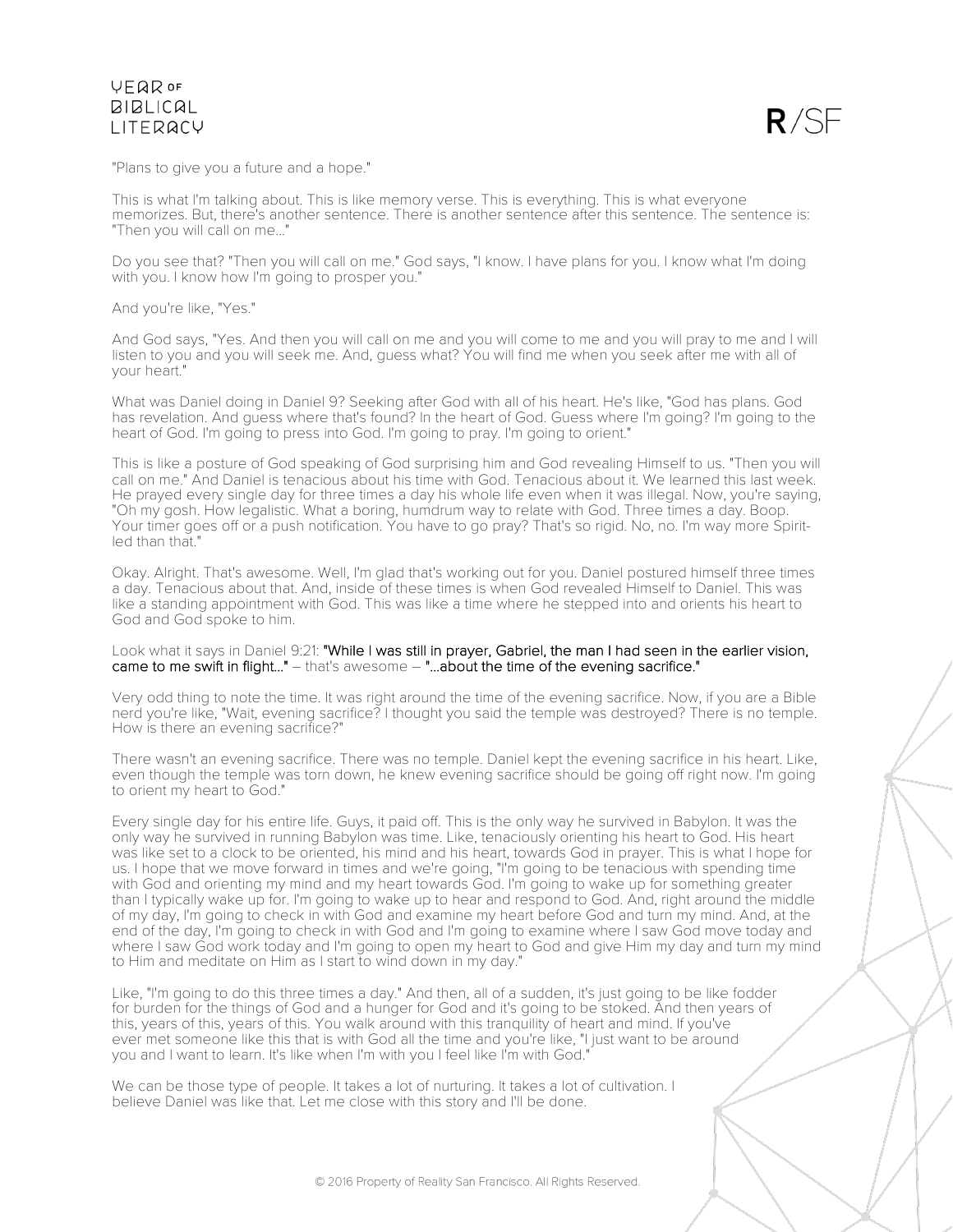

My friend, John Tyson, was here a few weeks ago opening up our series in Daniel. He's a pastor in New York City. He opened up our series when I was in London. On Monday, after he taught here, we didn't have a night gathering that Sunday. On Monday, after he taught here, I texted him and said I would love any feedback that he has about our community. Any helpful critique. John is someone that I've known since the first year or year and a half of the church. It's been so helpful as he's in New York City and planted a church years before we did and I've just learned so much from him.

I'm like, "Is there any critique that you have that you've been with us?"

He sent me a voice note, which is great because he has an Australian accent so it sounded amazing. Everything felt like it had more weight to it. I'm like, "Oh my gosh. He says 'water' differently than me and it feels right."

He sent me a voice note and, in it, he said some great things about the church. But, he's like, "Here's the main thing," and he issued this really prophetic encouragement, if not even a warning. But, I think it was a really good encouragement. He said, "After seven years of a fairly successful ministry in a hard place like San Francisco or New York City, you can grow a bit complacent and you can call it in on Sundays with worship and teaching and worship again. You just go, 'Okay. Two songs. Three songs. Teaching. Four songs. Start them here. End them here. Do these things.' You can just start to call it in."

He says, "But, there's more. There's more than that."

And then he said something really profound that I want to leave with you as we end. He said, "Christians in places like San Francisco and New York City lived repressed lives because they have these deep pains in their hearts and burdens for their neighbors, but they can't express them anywhere. They work for bosses who their job is their God and they don't call us into the office and say, 'How's your soul,' and then we pour out our souls to them and then they lead us in prayer and they say, 'Go take a walk for an hour and talk to God about that.'

"That does not happen. What do we do when our hearts get stirred in the middle of a meeting? We have to just stuff it down and move on with our day. We have these deep pains in our hearts and burdens for our neighbors that we can't express anywhere. And if you're working in this city and are in front of a computer all day or in 100 meetings all day, where do you let your deep hungers and longings and pains and burdens out? Where does that go?"

Some of us take it out the same way others do in our city; through sex, drugs, drinking and entertainment. But you know, if you've done that, that doesn't even begin to scratch that itch. That doesn't even begin to scratch that itch.

He said, "There's something about the Sunday gathering in that space not to call it in. There's something about naming and identifying the stuff we feel in our hearts and bringing that before God. Like, for real."

Like saying, "God, do You hear my burdens? Here's what I went through at work this week. Here's the things that are breaking my heart. Here's the things that are making me so angry right now. Here are the things that have me so excited I don't even know what to do with. Here are the stirrings that You have. God, would You give me revelation? Would You speak to me? Would You heal me?"

And we need a place, a safe place, to do real business with God. And that's what this space is for. I don't want to call in Sundays. I don't want to just say, "Hey, we have the thing and everyone knows what to do. Everyone get in line. Do the thing."

I don't want that. I don't want that for me. I don't want that for our community. I want this to be a space where we're open to God. Where this is not a time to be cordial and try to hold it together or to be calculated to go, "Okay. If I cry, I have to cry a little bit. If I go up to pray I have to confess just a little bit of sin, not the whole thing. I have to be really calculated in what I do."

This is not the time for that. This is a time where we can be honest. We can be honest before each other and before God. This is a safe place. No one's going to judge you. If they do, they need to remove the plank out of their own eye before they try to take the speck out of yours. Like, this is a place to do real business with God. And we want God to